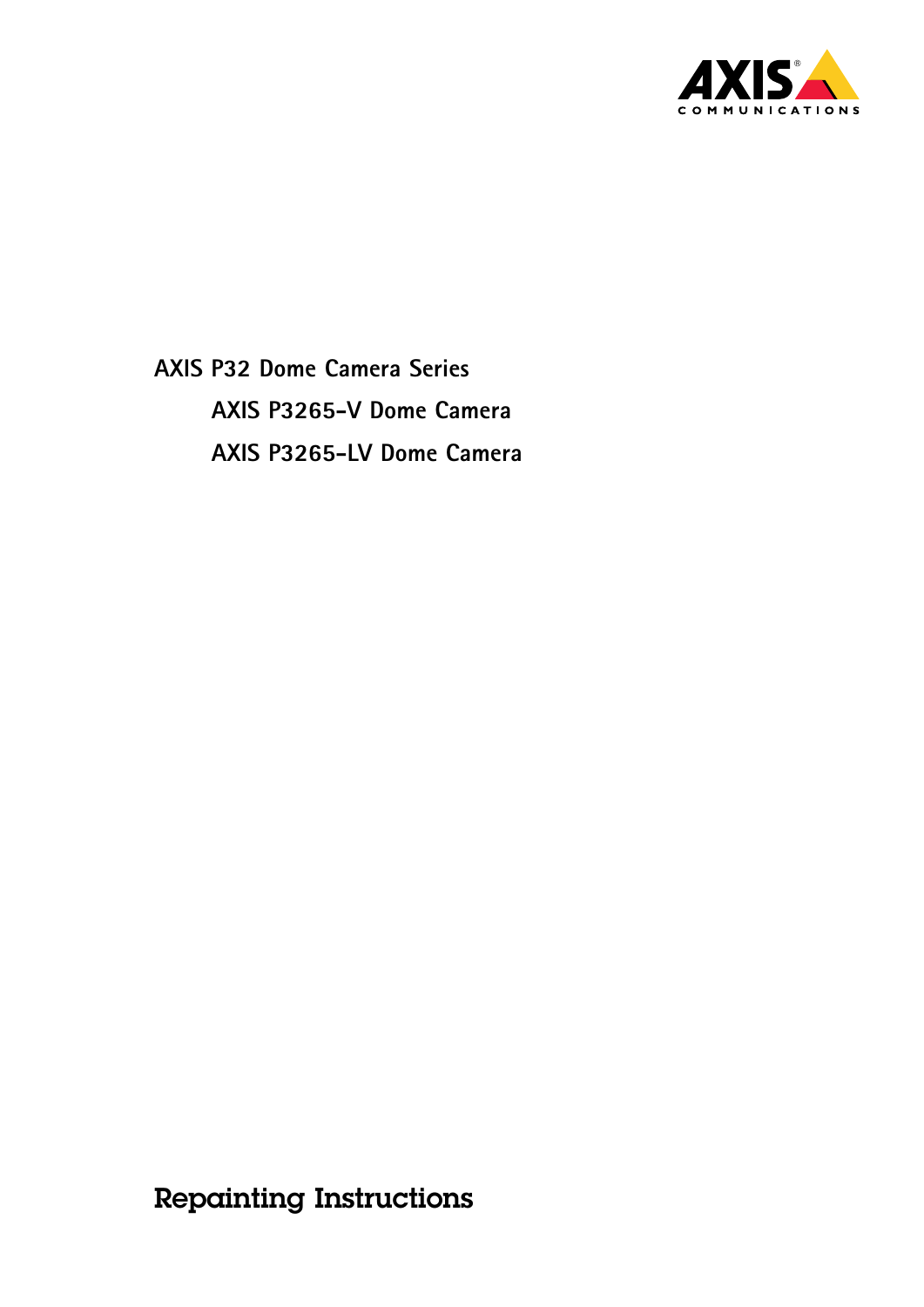# AXIS P32 Dome Camera Series

## Impact on warranty

### Impact on warranty

This product is approved for repaint by Axis, provided that you follow the instructions in this document and at *[axis.com/warranty-implication-when-repainting](https://www.axis.com/warranty-implication-when-repainting)*.

### **Risks with repainting**

There are several risks when disassembling or assembling an Axis product. There is always <sup>a</sup> certain yield loss during assembly. Training of operators and the use of correct tools mediates some of the problems but they can never be fully avoided. Some of the risks include:

**ESD Damage -** Always handle the product in an ESD safe environment. Even if precautions are taken there is always <sup>a</sup> risk of ESD damage. The damage can remain undetected and cause problems during the lifetime of the equipment.

**Dust contamination -** Opening <sup>a</sup> camera may expose the lens and sensor to dust or paint. Dust will affect the optical performance. Lenses need to be disassembled in <sup>a</sup> dust-free environment, preferably <sup>a</sup> cleanroom.

**Paint overspray -** Masking the different components of the equipment is critical. Failure to mask sensitive areas can cause problems with assembling the equipment. Any areas that are not painted at factory or have <sup>a</sup> different surface treatment than the rest of the parts (threads, ground and electrical contact surfaces) must also be masked to ensure function.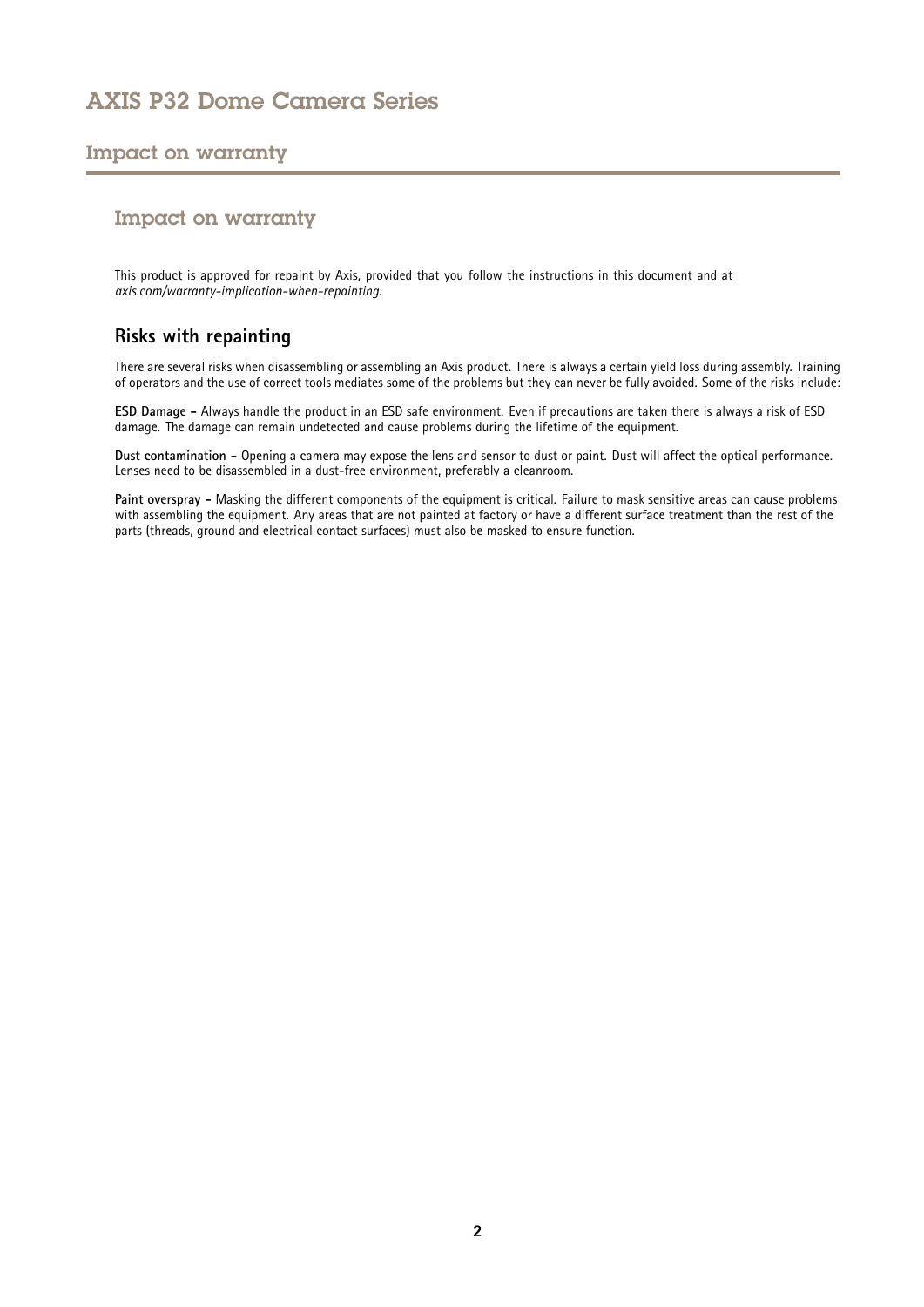# <span id="page-2-0"></span>AXIS P32 Dome Camera Series

# Repaint the product

# Repaint the product

## **Preparations**

- If applicable, disassemble the device according to the instructions in this document.
- Clean all parts that will be repainted thoroughly to remove grease, dust, or oil.
- • To ensure reassembly and functionality of the product, mask any openings (for example for screws, LED indicators, or microphones) before you paint.

#### **Pretreatment of parts**

• Use <sup>a</sup> primer to pretreat the parts before you paint.

The materials used in the product are:

PC+ABS Cycoloy CX7240

## **Disassembly**



- *1 Indentation for removal of dome cover*
- *2 Dome cover*
- *3 Conduit cover*
- *4 Cable cover*
- *5 Dome*
- *6 Anti-reflection ring*
- 1. Remove the dome cover.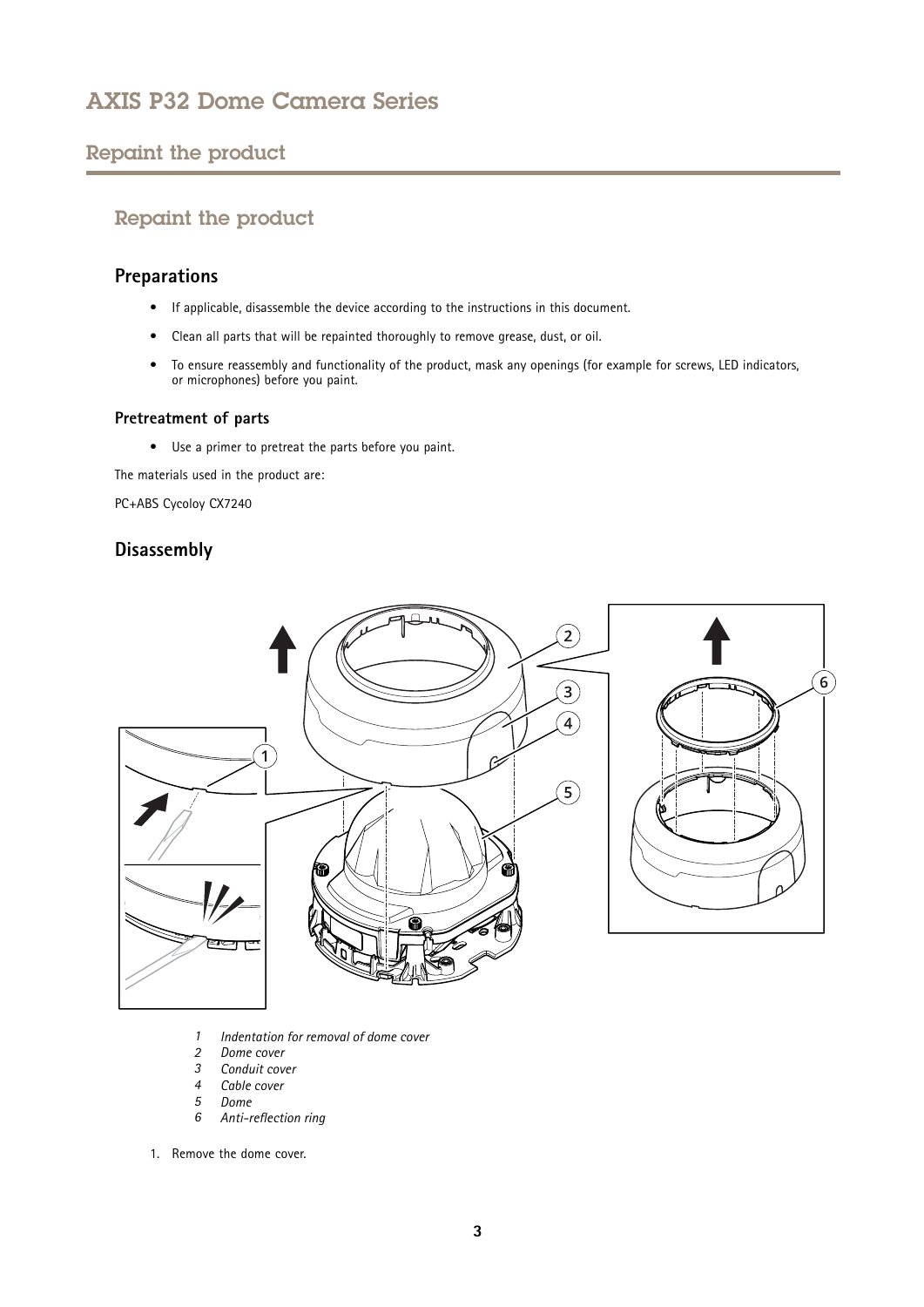# AXIS P32 Dome Camera Series

# Repaint the product

- 2. Remove the cable cover or conduit cover if you are not going to use it.
- 3. Remove the anti-reflection ring. Do not paint it.

## **Repainting**



- 1. Make sure all necessary preparations of the dome cover have been made, see *[Preparations](#page-2-0) on page [3](#page-2-0)* .
- 2. Apply <sup>a</sup> thin and even layer of spray paint according to the instructions of the paint manufacturer.

#### Important

Avoid paint build-up in the area marked with red color.



- 3. Let the paint dry.
- 4. To get <sup>a</sup> better coverage and clearer color, apply <sup>a</sup> second layer of spray paint.
- 5. When the paint is dry, remove the masking and reassemble the product.

#### **Reassembly**

1. Reattach the dome cover to the camera.